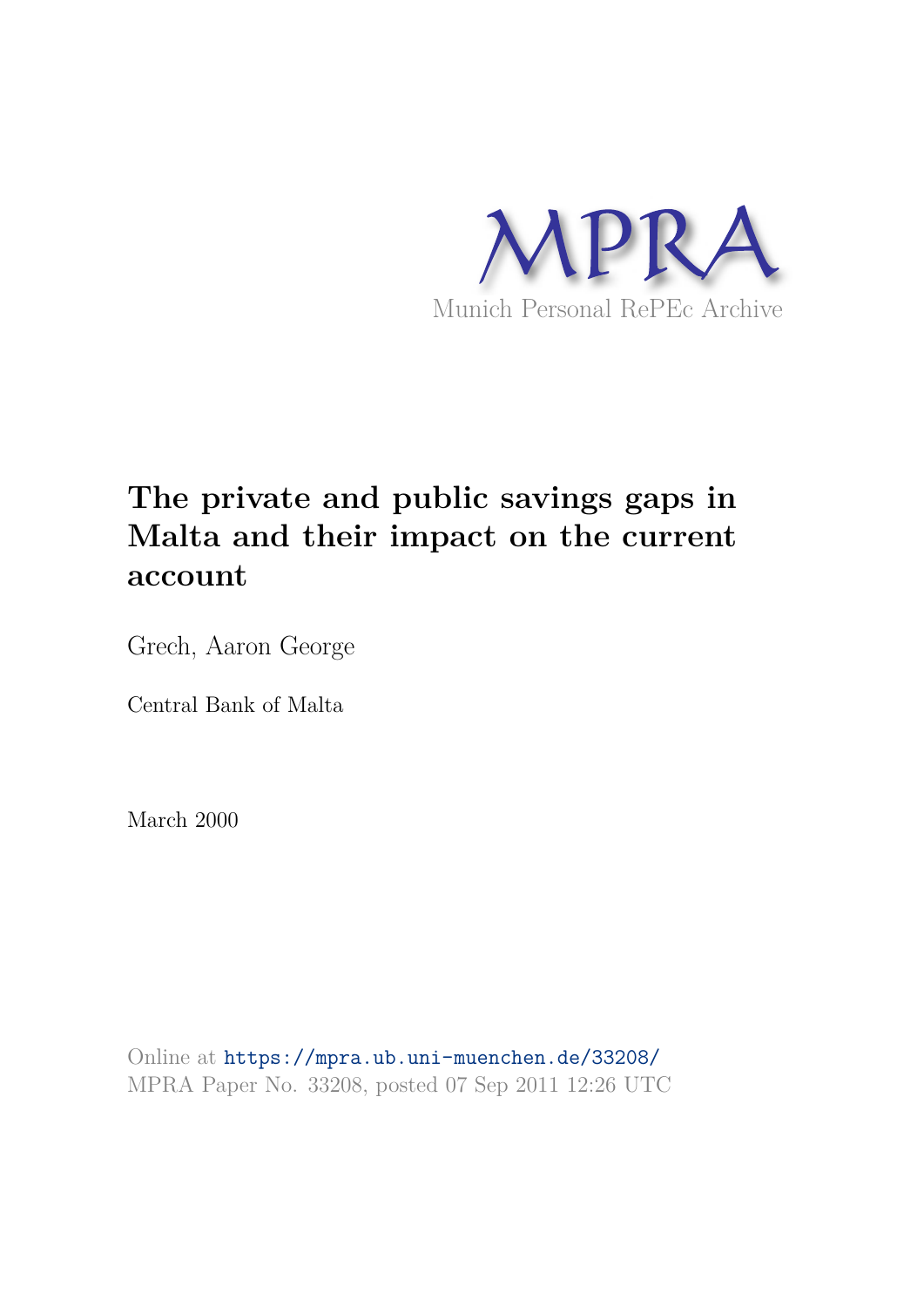# THE PRIVATE AND PUBLIC SAVING GAPS IN MALTA AND THEIR IMPACT ON THE CURRENT ACCOUNT

by Aaron George Grech<sup>1</sup>

### **Abstract**

Any difference that arises between the level of domestic saving and investment is reflected in the nation's current account position. Both domestic saving and investment can be sub-divided into private and public sector components, and gaps between these two variables can be easily computed. This paper analyses the relationship between the private and public saving gaps in Malta during the 1970-1997 period and then proceeds to discern their respective impact on the current account position. In particular, it finds that the deterioration in the current account in the 1990's was the result of higher government net borrowing, and that there was no statistically significant relationship between the private and public saving gap during the period. Given that in the coming decades economic restructuring and the ageing of the population will probably lead to higher investment and a drop in saving, the article concludes that public finances must be strengthened significantly if a further deterioration in the country's external imbalance is to be prevented.

#### Introduction

The current account of the balance of payments is both a broad reflection of the stance of macroeconomic policies and a source of information about the behaviour of economic agents' (Knight & Scacciavillani, 1998). In particular, the current account reflects the investment and saving patterns of the different sectors of the economy, including the fiscal policy adopted by the government. In turn, investment and saving decisions reflect an economy's output and consumption performance over time.

In an open economy the levels of domestic saving and investment during any period may not be, and usually are not, equal to each other. Any difference arising between these two variables is reflected in the current account of the balance of payments<sup>2</sup>. Hence a country can invest more than it saves by increasing its external borrowing and/ or depleting its foreign assets. Investment can also be higher than saving if the nation is receiving private or official capital transfers from abroad. Nonetheless, in order for the country to avoid debt accumulation, the current account position must be sustainable. A consistent large negative saving gap<sup>3</sup> would thus necessitate a readjustment of economic policies, including changes in the exchange rate.

The cause of a saving gap also has important implications. If the cause of a negative saving gap is a decline in saving, the country would be incurring a current account deficit in order to finance more consumption. Such a situation of credit-financed consumption cannot be sustained indefinitely. The country will eventually have to make a consumption sacrifice far greater than the original additional consumption undertaken, as foreign lenders

<sup>1</sup> Aaron George Grech is a Research Officer in the Economics Department of the Central Bank of Malta. He would like to thank Gordon Cordina and Alexander F. Demarco for their useful comments and suggestions. Any errors, as well as the opinions expressed in the article, are the author's sole responsibility.

<sup>&</sup>lt;sup>2</sup> This macroeconomic identity is portrayed in Table 21 of the National Accounts of Malta as:

Saving + Depreciation - (Current Account - International Transfers) = Gross Fixed Capital Formation + Change in Inventory Levels

<sup>&</sup>lt;sup>3</sup> Throughout this article, a positive 'saving gap' is defined as saving being higher than investment, whereas a negative gap indicates that saving is lower than investment.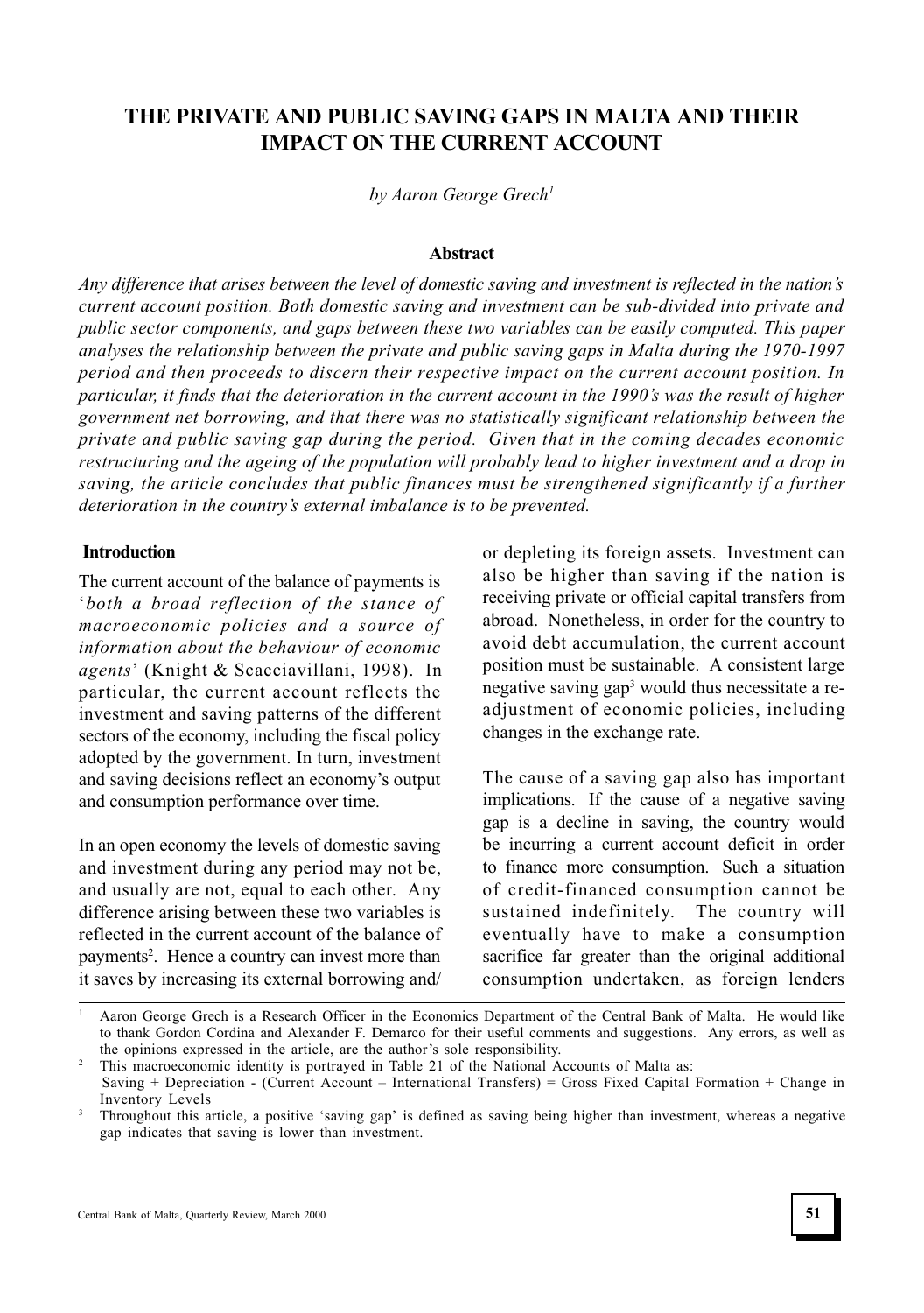will demand a higher return on their saving. A current account deficit can be self-propagating, as foreign borrowing would increase investment income outflows. On the other hand, if a negative saving gap is incurred as a consequence of higher investment, the concurrent external deficit will be more sustainable because foreign borrowing would be generating an increase in productive capacity. However, a large and widening current account deficit may, irrespective of its origins, lead investors to lose confidence in a country and to redirect their funds elsewhere.

### Private and Public Saving Gaps

Another interesting aspect of this debate is the division of total saving<sup>4</sup> and investment between the public and the private sectors. This article follows the definitions of the private and public saving gaps as outlined in Malta's National Accounts (i.e. those found in Table 18 of the National Accounts: Capital Account of the Private Sector', and Table 20: 'Capital Account of the Government Sector')<sup>5</sup>. In Table 18, private gross investment<sup>6</sup> is shown to be financed out of net saving originating from households and corporations, capital transfers from abroad to the private sector, and capital transfers given to the private sector by government. On the other hand, government's capital expenditure is financed out of its saving<sup>7</sup> , taxes imposed on capital and official foreign grants. In this exercise, the state's transfers to the private sector are treated as government dissaving rather than public investment<sup>8</sup>.

Thus:

$$
PS = NPS + PD + PFT + GT - TC \tag{1}
$$

where *PS* is total private gross saving, *NPS* is net saving by private and corporate sector, PD is the provision for depreciation on private sector capital formation, PFT are capital transfers from abroad received by the private sector, GT are capital transfers from government<sup>9</sup>, and  $TC$  are taxes on capital.

Furthermore,

$$
GS = NGS + TC + OPT + GD - GT \qquad [2]
$$

where GS is total government gross saving, NGS is net saving by the state, OFT are official transfers from abroad, and GD is the provision for depreciation with respect to public sector capital.

On the other hand,

$$
PI = PFC + PIC
$$
 [3]

$$
GI = GFC + GIC \tag{4}
$$

where PI and GI denote total private and public investment respectively, PFC and GFC stand for the gross capital formation of the private sector and government (including state enterprises) respectively, while PIC and GIC are the inventory changes attributable to private and public capital formation.

The saving gap can thus be broken down into a

Throughout this article 'total saving' denotes that part of the gross national disposable income (GNDY) which is not consumed. The GNDY is the sum of the gross domestic product, net investment income from abroad and net current unrequited transfers.

<sup>&</sup>lt;sup>5</sup> In these tables the saving gaps are denoted as 'net lending'.

<sup>&</sup>lt;sup>6</sup> Private gross investment includes depreciation attributable to private capital.

Government saving is defined as the surplus of government revenue over recurrent expenditure.

The government deficit reported in the National Accounts is not the same one reported in the annual budget speech, in that the latter is based on a cash methodology which records payments and receipts when they are made or received by government ministries. The National Accounts on the other hand record receipts and expenditures when they are invoiced.

Mainly subventions to the Malta Drydocks, tour operators, and small and medium enterprises.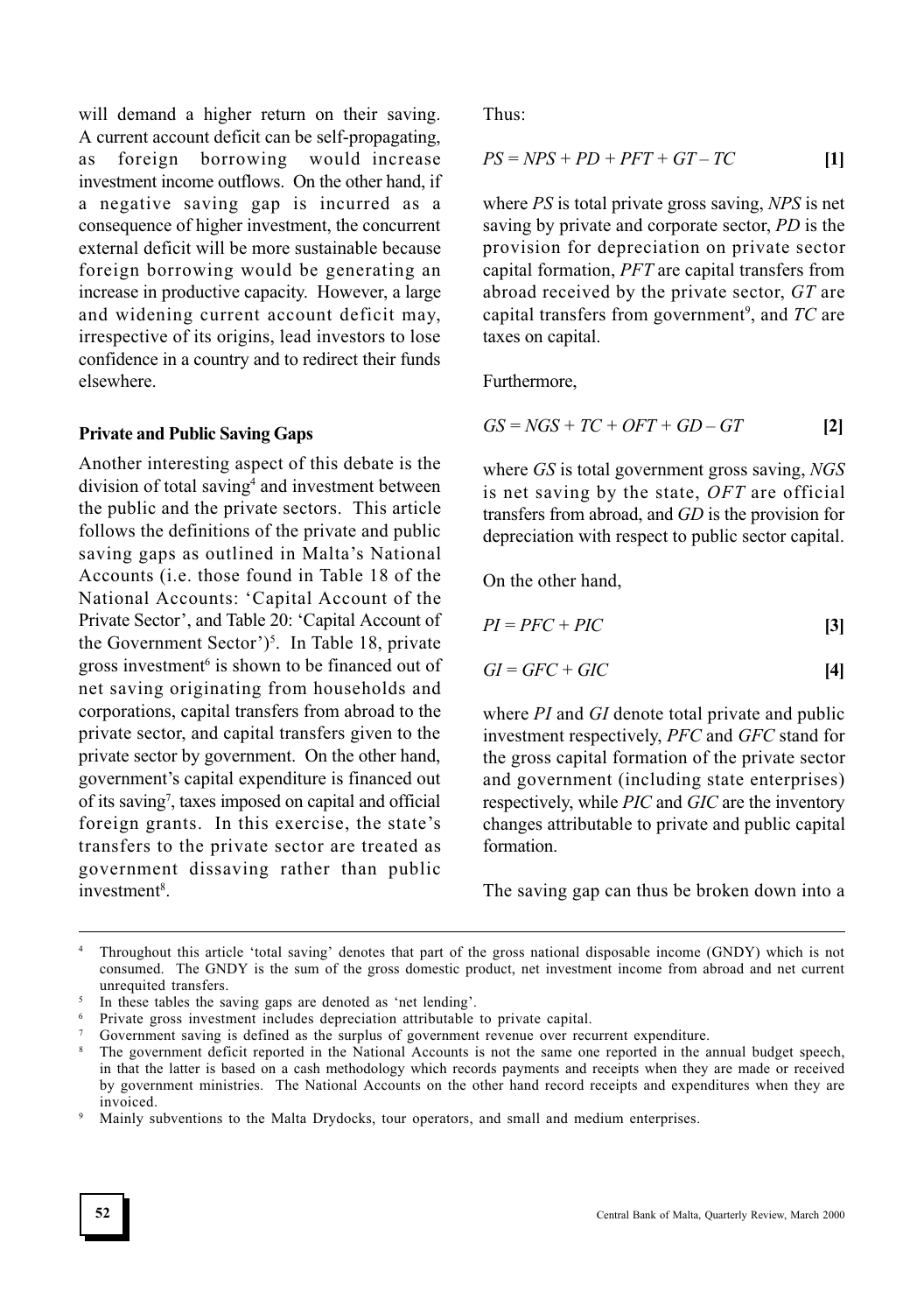private sector gap (PSG) and a public sector gap (GSG). Hence the National Accounts identity can be re-defined as:

 $PSG = PS - PI$  [5]

 $GSG = GS - GI$  [6]

$$
CA = PSG + GSG \tag{7}
$$

where CA is the Current Account Balance.

This re-definition shows that the current account may be influenced by both the government's fiscal policy and by the saving and investment decisions of the private sector. The private saving gap has two channels of influence on the current account. First, a lower amount of saving, i.e. an increase in consumption, is likely to lead to higher imports of consumer goods. Second, a higher level of private investment usually implies an increase in imports of capital goods. The same can be said with respect to the public saving gap. A decline in the state's primary fiscal balance may be caused either by higher spending or by lower taxes. Government spending can affect the current account either through higher imports by the state itself, or, if it is due to higher wages paid to state employees or higher transfer payments, through an increase in imports by the recipients of these outlays. Similarly, lower taxes increase disposable income and therefore lead to higher imports, especially in view of the Maltese economy's high marginal propensity to import<sup>10</sup>. It should be noted that public investment also contains a significant import content.

The private and the public sector saving gaps may also be inter-linked. There are, in fact, three economic theories that indicate that the saving and investment decisions of the private and the public sector are interdependent. First, according to the Ricardian equivalence hypothesis developed by Barro, if the public does not perceive government bonds as net wealth, then whenever there is an increase in the fiscal deficit, households increase their saving in the anticipation of a future rise in taxes $11$ . The crowding-out hypothesis also implies a negative relation between the private saving gap and the public saving gap, in that a fiscal deficit, especially when the economy is operating at or over full capacity, brings about a fall in private investment and a rise in private saving. In the standard theory, this reaction is brought about by the rise in the interest rate induced by the issuing of new government stock. An inverse relation between the private and public saving gaps would also arise if the fiscal authorities were consciously to use budgetary operations to sterilise any change in the private saving gap in order to prevent capital inflows or outflows. If this were the case, then, if ever a disequilibrium were to arise between private saving and private investment, government would intervene to fill the gap in order to prevent capital inflows or external borrowing.

## Saving and Investment in the Maltese Public and Private sectors

As can be seen in Chart 1, during the 1970-1997 period both public and private investment clearly exhibited cyclical behaviour. Due to the small size of Malta's economy, large one-off investments, such as the purchase of aircraft by the national airline, increase the randomness of investment figures. Underlying investment is also affected by the cyclical nature of the construction industry and by the investment decisions made by the foreign parent companies of local manufacturing firms. Private investment as a percentage of GDP

This would be even more the case if the lower tax revenue were to result from a cut in indirect taxes on imports, as was the case when VAT was introduced in 1995.

<sup>&</sup>lt;sup>11</sup> If there is Ricardian-equivalence type behaviour, a rise in private investment has a larger effect on the current account than an equivalent increase in the fiscal deficit (Masson & Knight, 1986). This occurs because part of the effect of the larger fiscal deficit is offset by higher private saving. No such reaction occurs when private investment rises.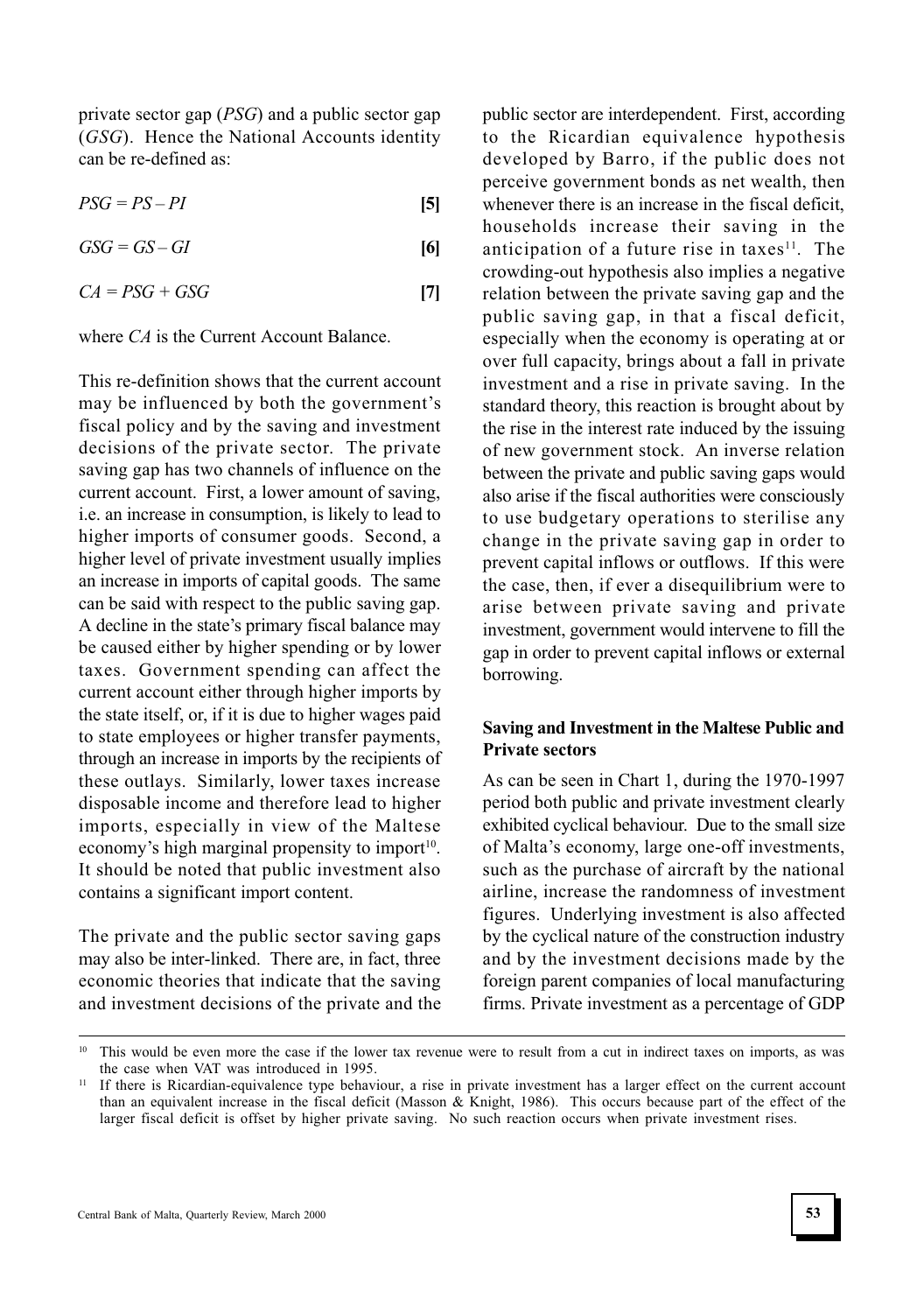

was nearly always higher than public investment throughout these years, with the largest difference occurring in the early 1980's. In fact, during most of the 1980's public investment was quite low. This contrasted with the mid 1970's when public investment overtook that undertaken by the private sector (reaching 15.2% of GDP in 1976) as a result of increased construction expenditure by the state. During the late 1980's and the 1990's, public investment increased once again, as government embarked on a number of major infrastructural projects. However, public investment never returned, in relative terms, to its



1970's level. On the other hand, private investment during the 1980's and the 1990's was always higher than in the 1970's, although in the last two years of the period under review there were considerable falls in its level, reflecting lower investment in machinery.

As with investment, there were wide fluctuations in the levels of both public and private saving during the period surveyed<sup>12</sup>. Between the 1970's and the early 1980's, government saving was quite high, mainly as a result of large official grants from abroad. In fact, during most of these years, the Maltese government was receiving a considerable annual rent payment for the use of the military base from the British government. These rent payments stopped in 1979, but were replaced in the 1980's by official grants from Italy and other countries. Thus, in 1980 and 1981 the public sector saved more than the private sector. This trend was subsequently reversed, and in recent years the public sector has been dissaving. On its part, private saving also exhibited a downward trend in the late 1990's. Whereas personal income growth slowed in nominal terms, from 9.1% in 1994 to just 5.2% in 1997, and taxes on income in the same period rose from 14.1% to 15.4% of total personal income, growth in consumption expenditure only slowed down in 1997.

Chart 3 shows how the private and public saving gaps developed over time. As can be seen in the Chart, the sum of these two gaps is equal to the current account position, which was in surplus between 1971 and 1982. In the first half of 1970's, this occurred in spite of government primary deficits and high levels of private investment. These were mostly financed out of capital transfers from abroad, which were quite high in those years, amounting to just over 17% of GDP in 1973<sup>13</sup>. The current account surpluses

 $12$  Interestingly though, the non-consumed fraction of GDP was rather more stable than 'total saving' as defined in this article. This reflects the extremely random nature of net investment income and net current transfers from abroad during the period.

<sup>13</sup> By 1997 these official transfers had fallen to 1.6% of GDP.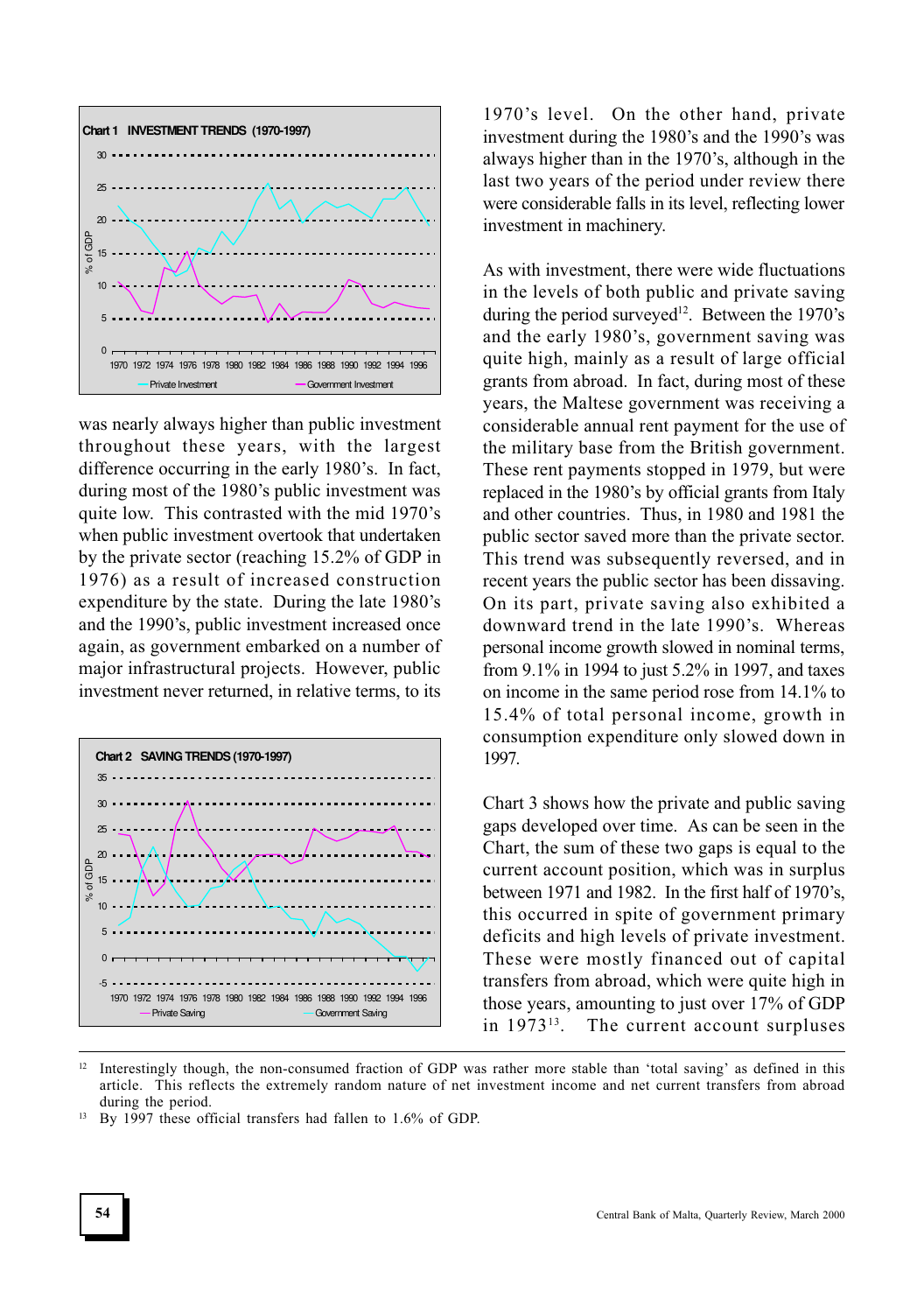

recorded between 1975 and 1978 were the result of large positive private saving gaps, which in turn reflected a hike in household saving. Household disposable income, in fact, grew by 50.9% during these years, due to a substantial rise in wages and in social security benefits. Corporate saving also expanded considerably, from Lm6.8 million in 1974 to Lm19.5 million in 1978, as a result of higher profits. Thereafter, between 1978 and 1982, the cause of the current account surplus was the considerable positive public saving gap which developed due to an improvement in government's primary fiscal balance and the decrease in public capital expenditure.

To counter the effects of the repeated revaluations of the Maltese lira during this period, government enforced strict quantitative controls on imports. Moreover, since government also wanted to maintain low interest rates and, at the same time, prevent capital flight, severe restrictions on capital flows were introduced. Hence Malta 'became an unusual case of fiscal conservatism coexisting with financial repression and rigid controls on capital movement and trade' (Findlay & Wellisz, 1993). While import controls constrained the level of consumption, capital controls prevented Maltese saving from being invested abroad. In this way, the current account surpluses recorded during these years did not result in the Maltese private sector increasing its holdings of foreign assets, but rather boosted the level of the official reserves<sup>14</sup>.

Between 1983 and 1992, the current account position alternated between slight deficits and small surpluses. However, if one were to exclude

In fact, the external reserves held by the Central Bank of Malta rose from Lm74.4 million in 1971 to Lm456.8 million in 1982.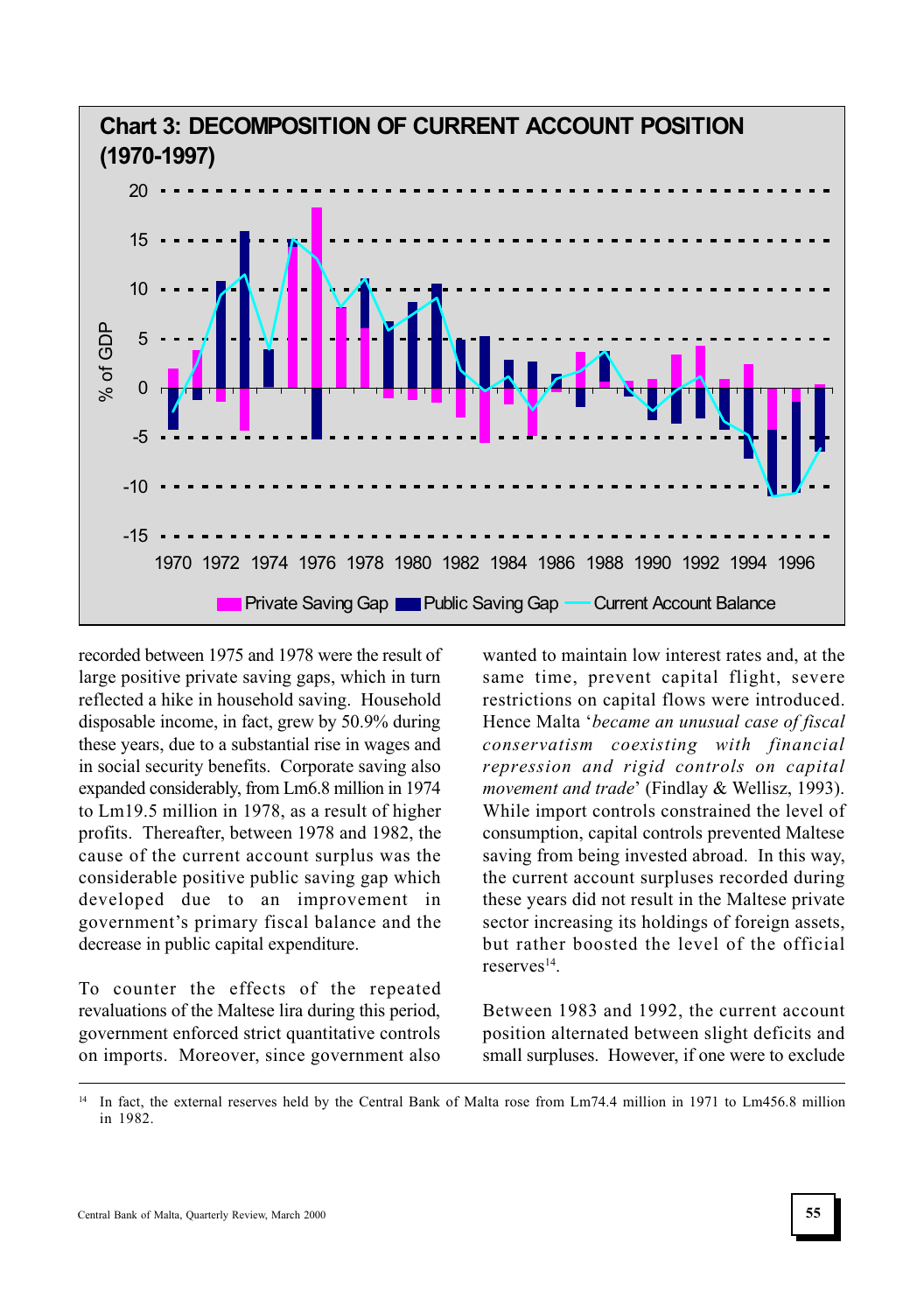capital transfers from abroad<sup>15</sup>, the current account would have been persistently in deficit after 1981. It appears that the main cause of this deficit was the steadily deteriorating public saving gap, which fell from 10.5% of GDP in 1981 to -9.3% of GDP in 1996. By contrast, the private saving gap appears to have narrowed during this period, rising from -5.6% of GDP in 1983 to 0.4% of GDP in 1997. The largest current account deficit was recorded in 1995, and amounted to 11% of GDP. This was the consequence of a sharp widening of the private saving gap in that year, due to an extraordinary drop in the private saving ratio that was accompanied by a large increase in private investment. Another large deficit, equivalent to 10.7% of GDP, was recorded in 1996 and reflected the large increase in the fiscal deficit registered in that year.

At first glance, this empirical evidence seems to invalidate the hypothesis that the private and public saving gaps are inversely related in Malta, as indicated in the three theories outlined previously. The validity of the Ricardian equivalence hypothesis is questioned in view of

# **Table 1**

## **TESTS FOR STATIONARITY**

| Variables                                                                                      | Integration Order |
|------------------------------------------------------------------------------------------------|-------------------|
| (as $%$ of GDP)                                                                                |                   |
| PSG                                                                                            | Stationary        |
|                                                                                                | $(-3.06)$         |
|                                                                                                |                   |
| GSG                                                                                            | Non-Stationary    |
|                                                                                                | $(-2.31)$         |
|                                                                                                |                   |
| CA                                                                                             | Non-Stationary    |
|                                                                                                | $(-1.06)$         |
| Note: The ADF test critical value for 26 observations at<br>the 95% confidence level is -2.98. |                   |

the widespread tax evasion and a common perception that government can run deficits for a long time. In fact, during recent years when the fiscal deficit grew at an unprecedented pace, the level of household saving has actually fallen. The relevance of the crowding-out hypothesis also appears to be limited since interest rates in Malta were fixed for most of the period under review. Furthermore a substantial part of the investment carried out in Malta was made by foreign firms, and thus was not financed from domestic sources. Finally, since there were stringent controls on capital flows during most of the period, government had no reason to sterilise private saving gaps. A more thorough empirical analysis of these issues follows.

## The Public Saving Gap as the Main Cause of the Maltese Current Account Position

The current account has been defined as the sum of the public and private saving gaps. Thus, if the current account position is stable over time, movements in these two components must be cancelling out (Centeno, 1995). For example, when there is a continued rise in the public saving gap, the private gap must fall by the same magnitude over time if the current account position is not to deviate from its long-term position. This longterm position should either be a sufficiently low average deficit or a surplus if the country is not to accumulate ever-increasing external debt, a situation that would in the end lead it to either continuously devalue its currency or default on its external obligations.

However, econometric tests (shown in Table 1) indicate that Malta's external accounts did not exhibit stationary behaviour between 1970 and 1997. This implies that the current account as a percentage of GDP was not stable over the period. In fact, the Dickey-Fuller test showed that this variable was trend stationary throughout these years. That is, it fluctuated around a negatively

<sup>15</sup> As recommended in the fifth edition of the IMF's Balance of Payments Manual published in 1993.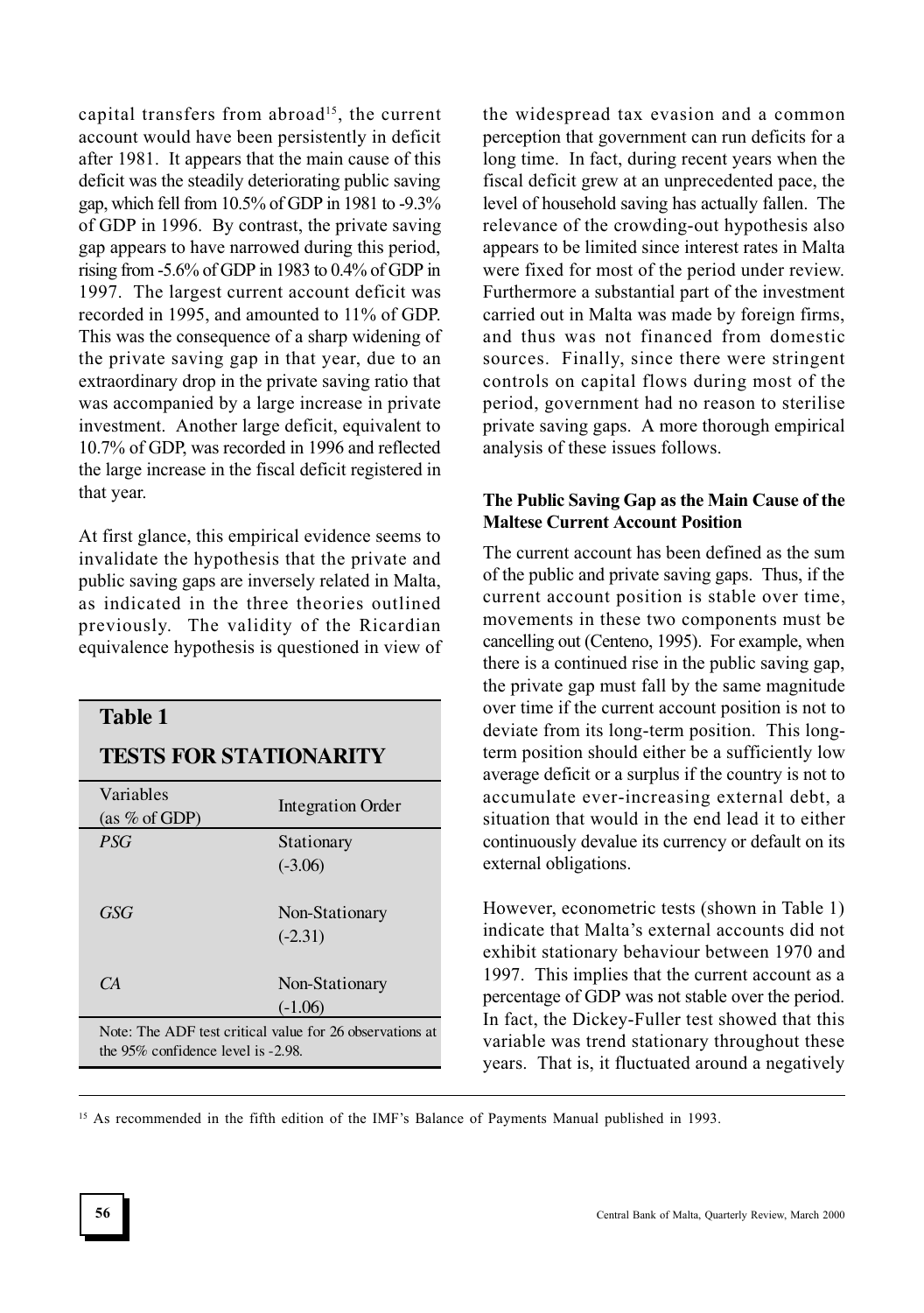

sloped linear trend. The current account position was deteriorating by 0.6 percentage points of GDP every year.

This finding is quite important, since stationarity is a necessary (although not a sufficient) condition for avoiding sustainability problems in external accounts. The existence of such a negative trend in Malta's balance of payments implies that during the period studied the Maltese economy exhibited unsustainable consumption and investment patterns, since movements in the public and private saving gaps did not cancel out each other. Thus, it provides statistical evidence for the conclusions reached by Demarco (1999), where, utilising a sustainability indicator developed by the author, the Maltese current account position was deemed to have been unsustainable since 1993. Furthermore, the non-stationary current account position indicates that there was no stable long-term negative relationship between the private and the public saving gaps between 1970 and 1997, as implied by the three economic theories delineated earlier in this article.

Table 1 shows that while the private saving gap exhibited stationary behaviour during the 27 years covered by this article, the public saving gap was non-stationary. Thus if we re-define the national accounts identity as:

$$
PSG = CA - GSG \tag{8}
$$

we have an identity which shows that the residual between two non-stationary variables is itself stationary. This implies that there exists a long run causal relationship between the current account and the government saving gap. The stability of PSG over time may thus be the result of the government saving gap causing offsetting reactions in the current account of the balance of payments. The nature of this relationship is investigated further by means of regression analysis.

According to economic theory, a relationship between economic variables is governed by an equilibrium condition. This implies that at any time there is a state where this relationship will be retained if there are no external forces acting against it. When external factors, such as economic shocks or policy changes, disturb this equilibrium condition, there are forces that will automatically try to reinstate the equilibrium state. Hence, movements of economic variables are of two general types  $-$  either the variable is moving towards its long-term equilibrium state, or it is reacting to a short-term shock that moves it away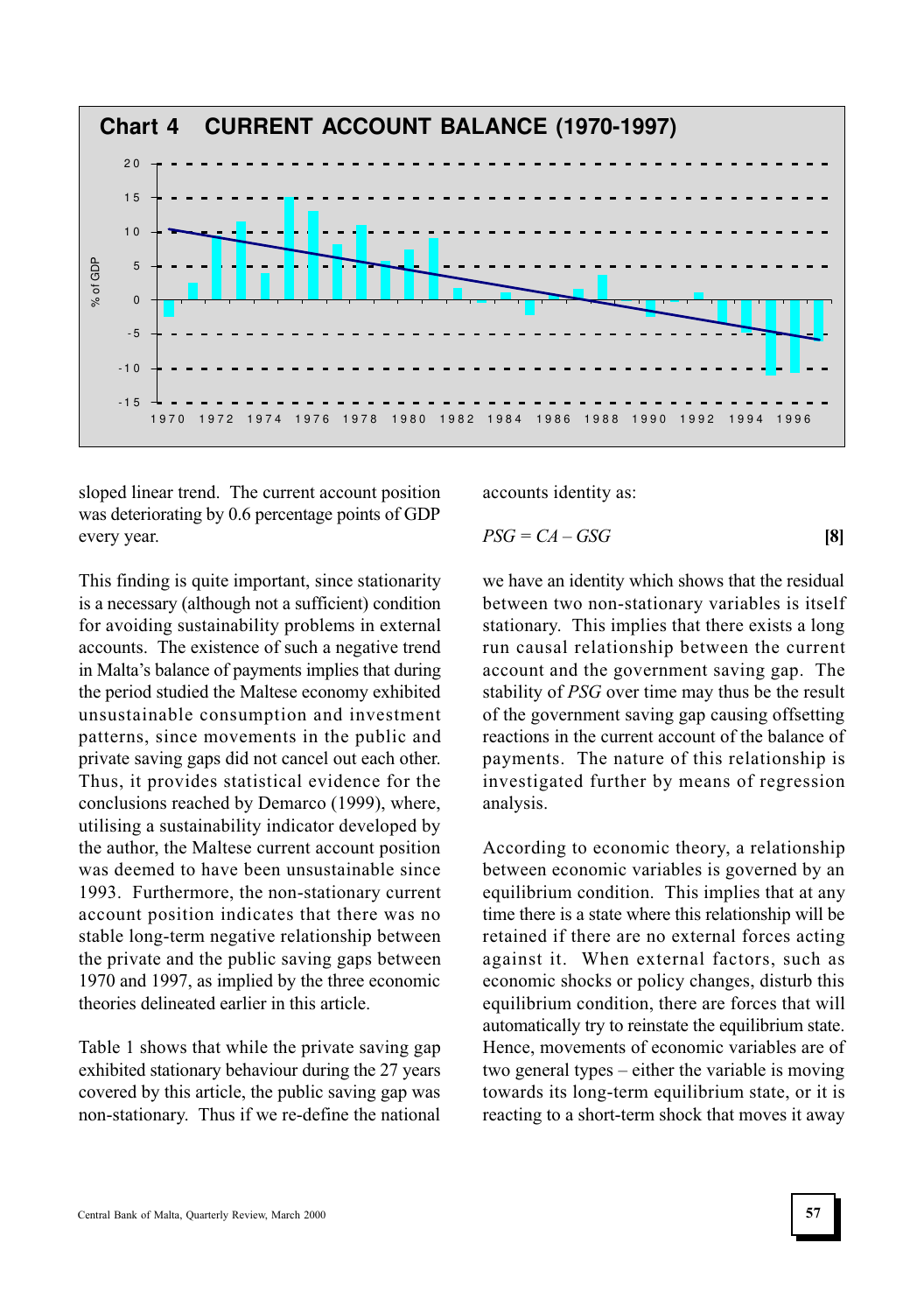from its equilibrium path. The error-correction mechanism is an econometric specification that captures these two different causes of movements.

For example, consider:

$$
\Delta CA_{t} = \alpha_{t} \Delta GSG_{t} + \alpha_{2} (CA_{t-1} - \alpha_{3} GSG_{t-1})
$$

This equation indicates that if the current account is related to the government saving gap, part of its movement at time  $t$  is due to the change in the government saving gap during the same period. The sensitivity of this change is given by the coefficient  $\alpha_i$ . The remaining unexplained part of the current account movement is due to the fact that at time  $t-1$  the variable was not at its long-term equilibrium state, namely  $\alpha_s GSG_{t,t}$ . This implies that at time  $t$ , forces will act on the variable to eliminate part of the previous period's disequilibrium. This adjustment (denoted as  $\alpha_2$ ) can take any value between  $0$  and  $-1$ , with  $0$ implying no movement to long term equilibrium and -1 meaning full adjustment. An invalid value for the adjustment term implies that there is no equilibrium relationship between the two variables.

Utilising error-correction equations, with the private saving gap standing for the long-term condition<sup>16</sup>, two equations are estimated to test for the direction of causality between the other two variables:

$$
\Delta CA_{t} = \alpha_{0} \Delta GSG_{t} + \alpha_{1} PSG_{t} \tag{9}
$$

$$
\Delta GSG_t = \alpha_2 \Delta CA_t + \alpha_3 PSG_{t-1}
$$
 [10]

Equation [9] presumes an equilibrium relationship between the current account and the government saving gap, which would imply that part of the private saving gap will be reversed by changes in the current account position in the following year. On the other hand, equation [10] presumes a reverse causal relationship, that is, the current account position affects the public saving gap. The validity of these two competing hypotheses is established from the regression results shown in Table 2.

These results indicate that the current account reacts to changes in the government saving gap, whereas there seems to be no long-term causality from the current account to the government saving gap, since the long-run adjustment coefficient of equation [10] is not between 0 and -1. In fact, it appears that in the short-term, whenever the government saving gap increases by 1 percentage point, the current account surplus as a percentage of GDP rises by 0.6 percentage points. Furthermore, the long-term adjustment term indicates that one fourth of the recorded private saving gap is reversed by movements in the current account position in the following year.

| Table 2                                                                               |                                                                                             |
|---------------------------------------------------------------------------------------|---------------------------------------------------------------------------------------------|
| <b>REGRESSION RESULTS</b> <sup>17</sup>                                               |                                                                                             |
| Equation [9]                                                                          | Equation $[10]$                                                                             |
| $\Delta$ CA <sub>t</sub> = 0.601 $\Delta$ GSG <sub>t</sub> – 0.268 PSG <sub>t-1</sub> | $\triangle$ GSG <sub>t</sub> = 0.779 $\triangle$ CA <sub>t</sub> + 0.338 PSG <sub>t-1</sub> |
| (3.03)<br>$(-2.50)$                                                                   | (4.60)<br>(2.86)                                                                            |
| $R^2 = 0.608$<br>$F-test = 18.64$                                                     | $R^2 = 0.523$<br>$F-test = 13.15$                                                           |
| $DW$ -statistic = 2.31                                                                | DW-statistic $= 2.45$                                                                       |

<sup>16</sup> Note that, since  $PSG = CA - GSG$ , then  $PSG_{t-1} = CA_{t-1} - GSG_{t-1}$ <br><sup>17</sup> In both equations the 1975 observations were eliminated since 1

In both equations, the 1975 observations were eliminated since they were deemed to be outliers.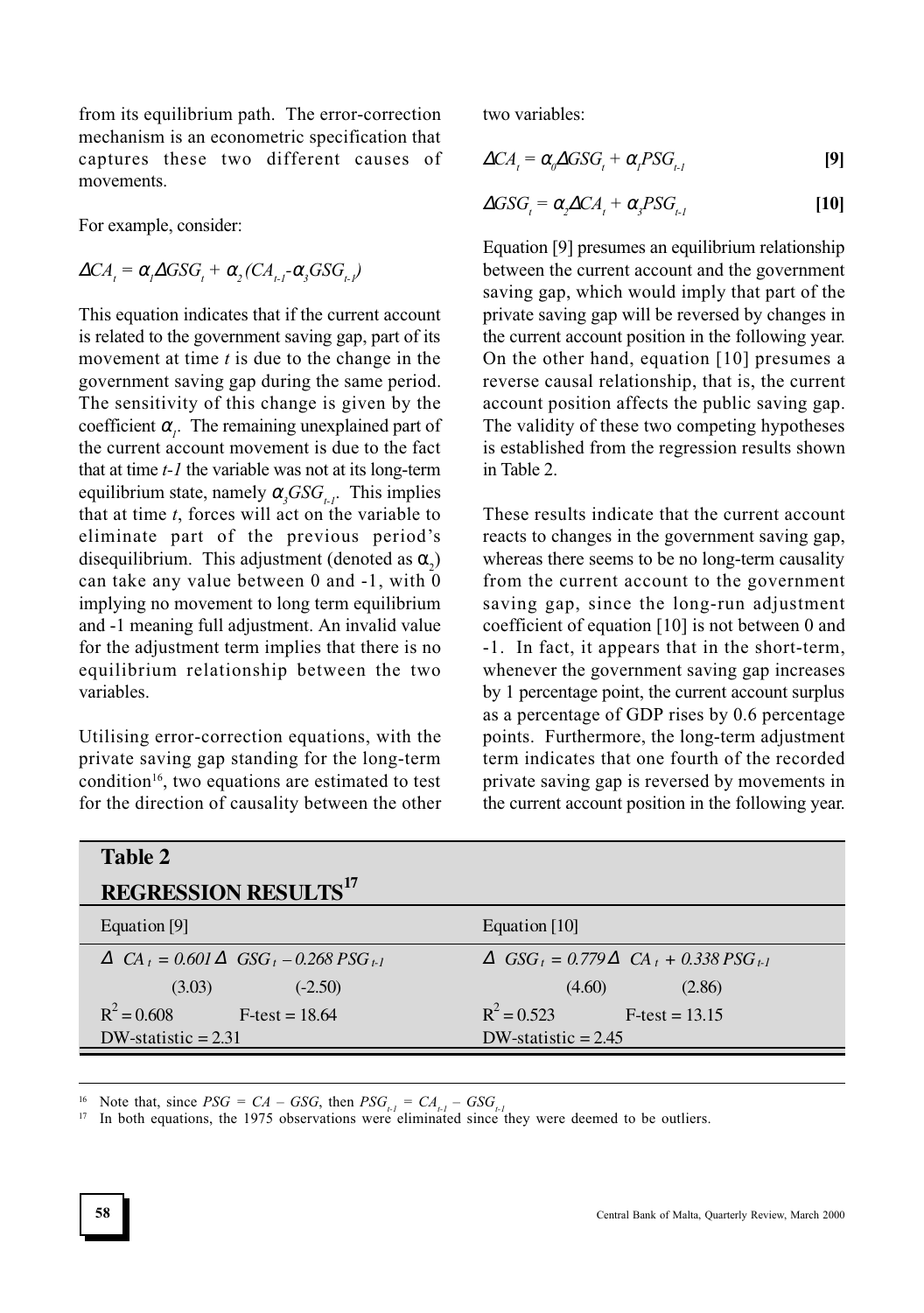Thus a rise in the private saving gap brings about a future widening of the current account deficit, and vice versa<sup>18</sup>.

Given that the private saving gap was relatively stable throughout the period studied, the growing imbalance between government revenue and expenditure inevitably led to a deterioration in the current account position. The regression results once again provide corroborating statistical evidence for the conclusions of Demarco (1999), where it was argued that 'fiscal policy was following an unsustainable path, and that the fiscal deficit became increasingly unsustainable after 1994. Moreover, these results illustrate the relative inefficacy of fiscal policy in Malta as a tool to generate economic expansion. In fact, a full 60% of the change in the fiscal stance seeps out of the domestic economy through a higher external current account deficit as early as the following year.

Knight and Masson (1986) argue that a fiscal shock, if not totally offset by an increase in private saving due to Ricardian equivalence behaviour by private agents, necessarily makes the economy rely more on foreign saving. This implies that there must be higher inflows on the capital account, since the current account is pushed into a deficit. This deterioration of the current account will occur via an appreciation of the real exchange rate, either through a rise in the nominal exchange rate or through a higher rate of inflation than in trading partner and competitor countries. This implies that the fiscal behaviour of government may be responsible for both the increase in the current account deficit and the loss of Malta's external competitiveness since 1994<sup>19</sup> .

## Expected Trends in Saving and Investment

The preceding analysis of the relationship between saving, investment and the current account has considerable implications for the future development of the Maltese economy. In the coming decades, Malta will have to face two main structural challenges: the challenge of economic restructuring and the challenge of an ageing population. These two developments will have a significant impact on the level of saving and investment in Malta.

Economic restructuring has to take place in response to the challenges posed by globalisation and the need to correct present macro-economic imbalances. This restructuring process will require higher levels of investment. However, private sector saving may not rise in line with investment requirements because of a number of negative short-term factors that may affect the household and corporate sector during the period of restructuring.

At the same time, Malta's population will be ageing rapidly. Demographic projections indicate that the support ratio, i.e. the number of workingage persons per retired citizen, will fall from 3.7 in 2000 to just 2.3 in 2020. During these two decades, the section of the population aged between 15 and 59 will drop on average by 0.15 % every year. The decline in Malta's labour supply may lead to labour shortages in some sectors and thus create a need to introduce more capital intensive forms of production. Once again this situation calls for more investment. However, there may be no expansion in available domestic funds. If anything, economic theory suggests that household saving will be adversely affected

<sup>&</sup>lt;sup>18</sup> This might indicate that Maltese households aim at saving or investing a constant amount of their income. When there are temporary shocks that affect these two variables, in the following year consumption is increased or decreased to restore the long-term constant ratios. This could be an indication of liquidity constraints.

<sup>19</sup> This decline in external competitiveness is clearly reflected in the NEER and REER indices compiled by the Central Bank of Malta. The NEER index which captures changes in the exchange rate of the lira against the currencies of Malta's main competitors, in fact, rose from 99.63 in the first quarter of 1994 to 104.25 in the last quarter of 1997. The REER index, which adjusts the NEER index for relative movements in consumer prices, rose from 94.94 to 104.9 during the same period. A rise in these indices signifies a decrease in Malta's external competitiveness and vice-versa.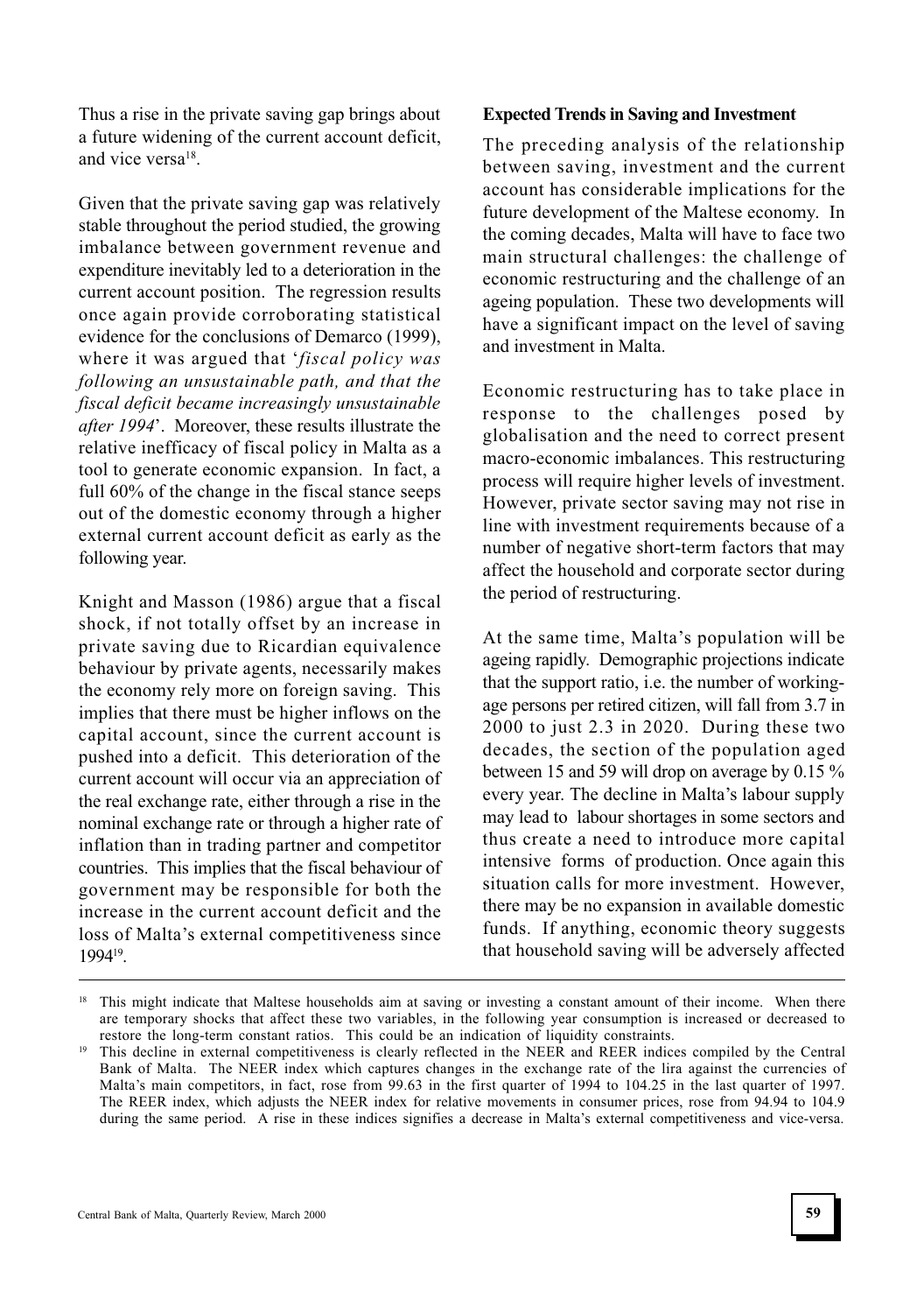by the ageing process<sup>20</sup>. Moreover, if public pensions are not reformed, this demographic shock will also boost government spending, thereby further reducing gross national saving.

These developments imply that Malta will have to incur a sustained large current account deficit, thus increasing its dependence on foreign direct investment or on borrowing from abroad. This dependence problem will not arise if the gross national saving rate increases. Since both household and corporate saving will probably be contracting in the near future, the needed expansion in gross national saving can only result from an improvement in government finances.

## Conclusion

The current account position is a very important indicator of economic activity, as it reflects the saving and investment decisions of households, firms and government. A country cannot persist in running a deficit on its current account, particularly if this reflects higher levels of consumption. On the other hand, if the main cause of an external imbalance is rising investment, the situation may be more sustainable, as long as this investment contributes to productive capacity.

Malta's current account has been in deficit since the early eighties, if foreign grants are excluded from the compilation. The regression analysis carried out in this article indicates that the main cause of these recurrent deficits was the continued deterioration in government finances during this period. On the other hand, the gap between the private sector's saving and investment was broadly more stable during the period covered by this analysis. If Malta's external accounts are to be brought to a more sustainable position, especially in view of a potential decline in private saving and the necessity of undertaking higher investment, the fiscal deficit must be curbed significantly.

## References

Centeno Mario, Public Savings versus Private Savings: What is their long-term relationship?, Banco de Portugal, Economic Bulletin, March 1995, pgs. 63-68

Central Bank of Malta, Box 1: Saving Behaviour in Malta during the decade to 1995, Annual Report 1995, pgs.28-32

Cordina Gordon, Macro-Economic Relations in Malta: Some Stylised Facts and Empirical Results, in 'Malta on the Move', Central Office of Statistics, 2000

Cordina Gordon & Aaron G. Grech, Funded Pension Schemes: Economic Effects and Policy Implications, Central Bank of Malta Quarterly Review, September 1999, pgs. 58-68

Debelle Guy & Hamid Faruqee, What determines the Current Account? A Cross-Sectional and Panel Approach, IMF Working Paper WP/96/58, June 1996

Demarco Alexander, Measuring Current Account Sustainability, Central Bank of Malta Quarterly Review, March 1999, pgs. 53-65

Findlay Ronald & Stanislaw Wellisz, The Political Economy of Poverty, Equity, and Growth: Five Small Open Economies, World Bank, 1993, pgs. 256-292

International Monetary Fund, Balance of Payments (Fifth Edition), 1993

According to the life cycle hypothesis, rational individuals try to maintain a constant level of consumption throughout their lives. Given that they earn an income only during their working life, this implies that they dissave when they are young and when they retire from the labour force. A higher proportion of elderly brought about by ageing, therefore implies a lower amount of saving.